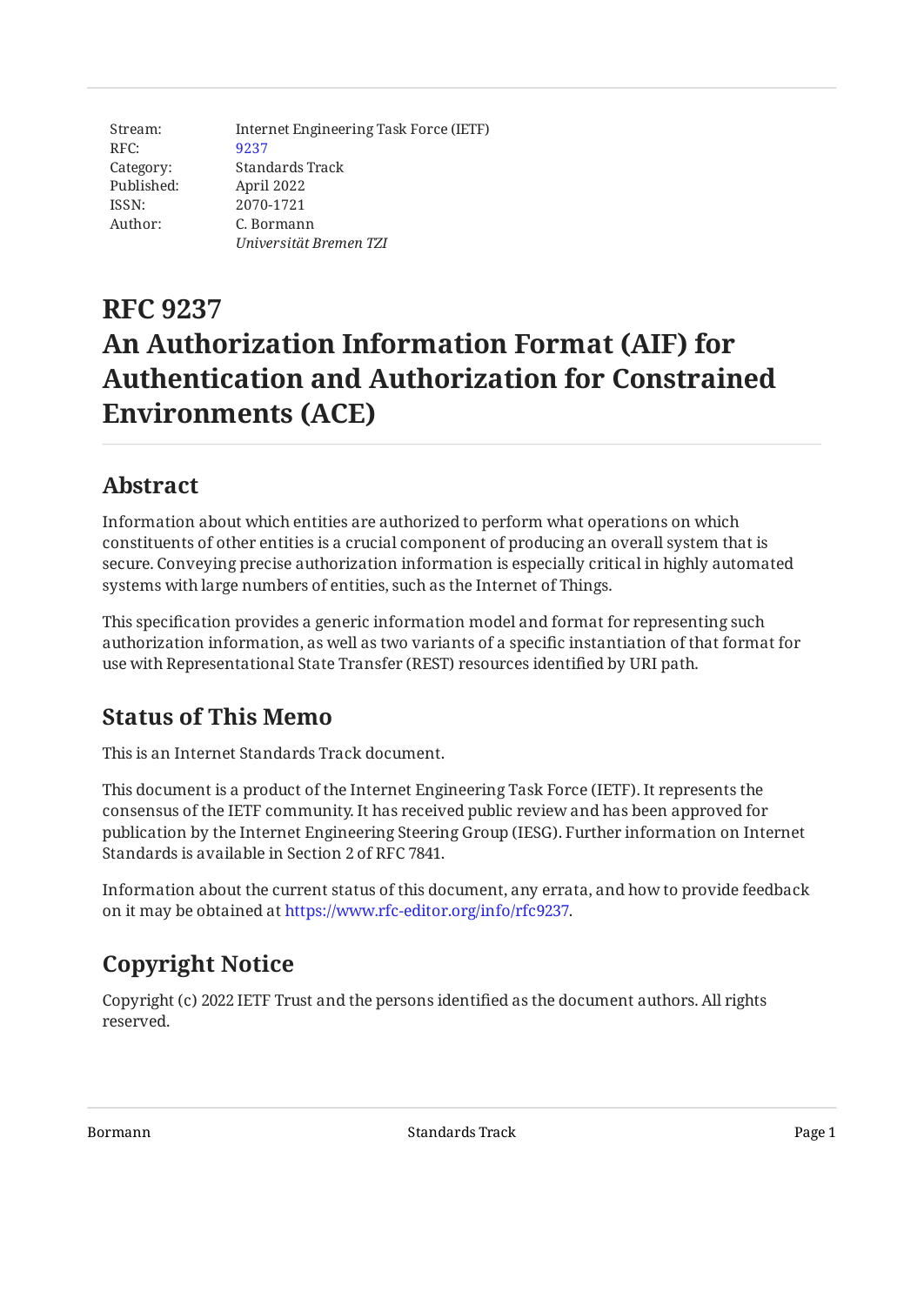This document is subject to BCP 78 and the IETF Trust's Legal Provisions Relating to IETF Documents (<https://trustee.ietf.org/license-info>) in effect on the date of publication of this document. Please review these documents carefully, as they describe your rights and restrictions with respect to this document. Code Components extracted from this document must include Revised BSD License text as described in Section 4.e of the Trust Legal Provisions and are provided without warranty as described in the Revised BSD License.

# <span id="page-1-0"></span>**[Table of Contents](#page-1-0)**

- [1](#page-2-0). [Introduction](#page-2-0)
	- [1.1.](#page-2-1) [Terminology](#page-2-1)
- [2](#page-2-2). [Information Model](#page-2-2)
	- [2.1.](#page-3-0) [REST-Speci](#page-3-0)fic Model
	- [2.2.](#page-4-0) [Limitations](#page-4-0)
	- [2.3.](#page-4-1) REST-Specifi[c Model with Dynamic Resource Creation](#page-4-1)
- [3](#page-5-0). [Data Model](#page-5-0)
- [4](#page-7-0). [Media Types](#page-7-0)
- [5](#page-7-1). [IANA Considerations](#page-7-1)
	- [5.1.](#page-7-2) [Media Types](#page-7-2)
		- [5.1.1](#page-7-3). [application/aif+cbor](#page-7-3)
		- [5.1.2](#page-8-0). [application/aif+json](#page-8-0)
	- [5.2.](#page-9-0) [Registries](#page-9-0)
	- [5.3.](#page-10-0) [Content-Format](#page-10-0)
- [6](#page-10-1). [Security Considerations](#page-10-1)
- [7](#page-11-0). [References](#page-11-0)
	- [7.1.](#page-11-1) [Normative References](#page-11-1)
	- [7.2.](#page-11-2) [Informative References](#page-11-2)
- [Acknowledgements](#page-13-0)

[Author's Address](#page-13-1)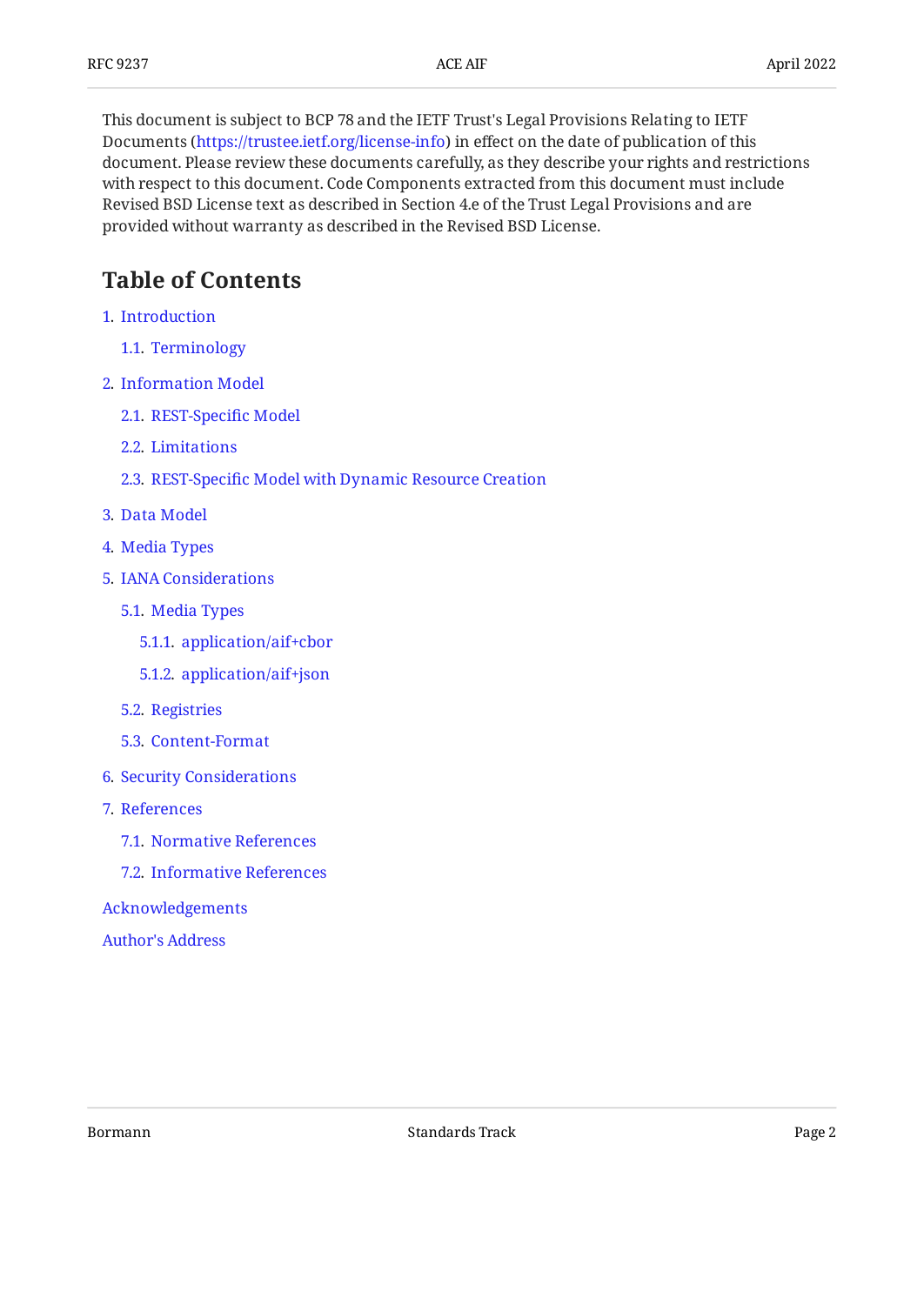# <span id="page-2-0"></span>**[1. Introduction](#page-2-0)**

Constrained devices, as they are used in the Internet of Things, need security in order to operate correctly and prevent misuse. One important element of this security is that devices in the Internet of Things need to be able to decide which operations requested of them should be considered authorized, ascertain that the authorization to request the operation does apply to the actual requester as authenticated, and ascertain that other devices they make requests of are the ones they intended.

To transfer detailed authorization information from an authorization manager (such as an ACE-OAuth authorization server [\[RFC9200](#page-12-0)]) to a device, a compact representation format is needed. This document defines such a format -- the Authorization Information Format (AIF). AIF is defined both as a general structure that can be used for many different applications and as a specific instantiation tailored to REST resources and the permissions on them, including some provision for dynamically created resources.

### <span id="page-2-1"></span>**[1.1. Terminology](#page-2-1)**

This memo uses terms from the Constrained Application Protocol (CoAP) [\[RFC7252\]](#page-11-3) and the Internet Security Glossary [RFC4949]; CoAP is used for the explanatory examples as it is a good fit for constrained devices.

The shape of data is specified in Concise Data Definition Language (CDDL) [RFC8610] [RFC9165]. Terminology for constrained devices is defined in [\[RFC7228](#page-12-2)].

The key words "MUST", "MUST NOT", "REQUIRED", "SHALL", "SHALL NOT", "SHOULD", "SHOULD NOT", "**RECOMMENDED", "NOT RECOMMENDED", "MAY",** and "OPTIONAL" in this document are to be interpreted as described in BCP 14 [RFC2119] [RFC8174] when, and only when, they appear in all capitals, as shown here.

<span id="page-2-2"></span>The term "byte", abbreviated by "B", is used in its now customary sense as a synonym for "octet".

# **[2. Information Model](#page-2-2)**

Authorizations are generally expressed through some data structures that are cryptographically secured (or transmitted in a secure way). This section discusses the information model underlying the payload of that data (as opposed to the cryptographic armor around it).

The semantics of the authorization information defined in this document are that of an *allowlist*: everything is denied until it is explicitly allowed.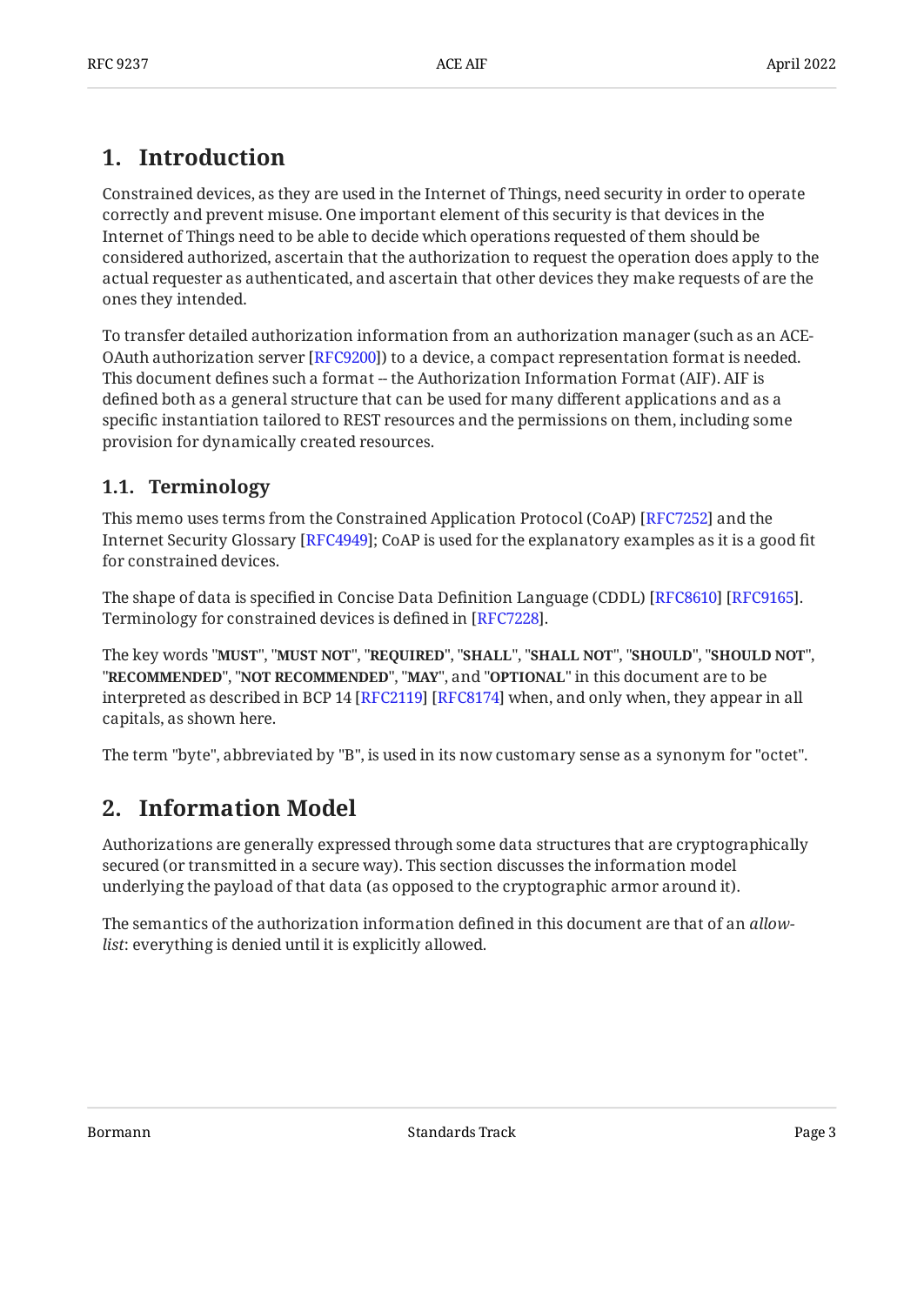For the purposes of this specification, the underlying access control model will be that of an access matrix, which gives a set of permissions for each possible combination of a subject and an object. We are focusing the AIF data item on a single row in the access matrix (such a row has often been called a "capability list") without concern to the subject for which the data item is issued. As a consequence, AIF **MUST** be used in a way that the subject of the authorizations is unambiguously identified (e.g., as part of the armor around it).

The generic model of such a capability list is a list of pairs of object identifiers (of type Toid) and the permissions (of type Tperm) that the subject has on the object(s) identified.

```
AIF-Generic<Toid, Tperm> = [* [Toid, Tperm]]
```
#### *[Figure 1:](#page-3-1) Defi[nition of Generic AIF](#page-3-1)*

In a specific data model (such as the one specified in this document), the object identifier (Toid) will often be a text string, and the set of permissions (Tperm) will be represented by a bit set, which in turn is represented as a number (see [Section 3](#page-5-0)).

```
AIF-Specific = AIF-Generic<tstr, uint>
```
<span id="page-3-0"></span>*[Figure 2: Commonly Used Shape of a Speci](#page-3-2)fic AIF* 

#### **[2.1. REST-Speci](#page-3-0)fic Model**

In the specific instantiation of the REST resources and the permissions on them, for the object identifiers (Toid), we use the URI of a resource on a CoAP server. More specifically, since the parts of the URI that identify the server ("authority" in [[RFC3986\]](#page-11-8)) are authenticated during REST resourceaccess (Section 4.2.2 of [RFC9110] and Section 6.2 of [RFC7252]), they naturally fall into the realm handled by the cryptographic armor; we therefore focus on the "path" ("path-abempty") and "query" parts of the URI (*URI-local-part* in this specification, as expressed by the Uri-Path and Uri-Query options in CoAP). As a consequence, AIF **MUST** be used in a way that clearly shows who is the target (enforcement point) of these authorizations (note that there may be more than one target that the same authorization applies to, e.g., in a situation with homogeneous devices).

<span id="page-3-3"></span>For the permissions (Tperm), we use a simple permissions model that lists the subset of the REST (CoAP or HTTP) methods permitted. This model is summarized in [Table 1.](#page-3-3)

<span id="page-3-4"></span>

| <b>URI-local-part</b> | <b>Permission Set</b> |  |  |  |
|-----------------------|-----------------------|--|--|--|
| /s/temp               | GET                   |  |  |  |
| /a/led                | PUT, GET              |  |  |  |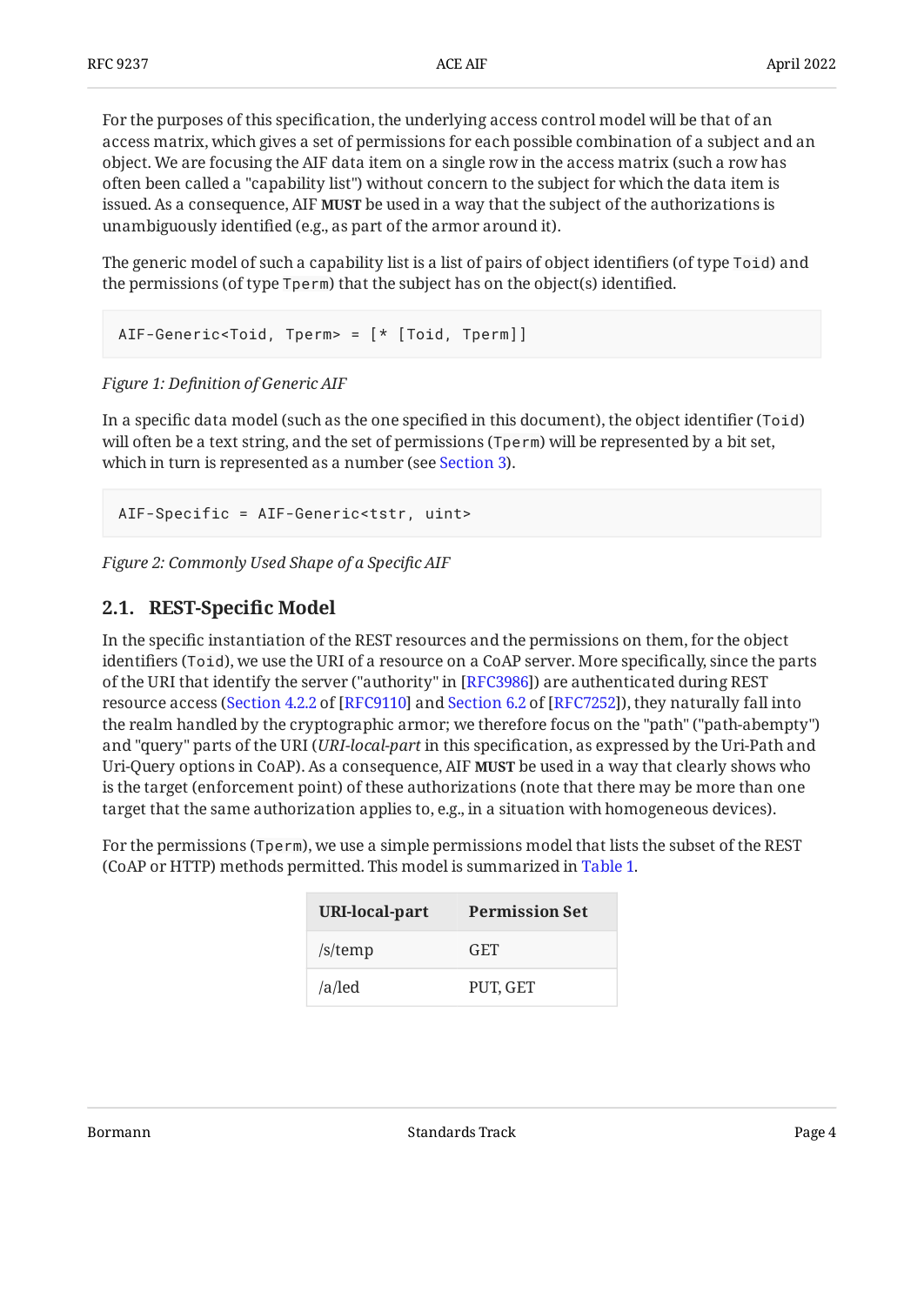| <b>URI-local-part</b>        | <b>Permission Set</b>                     |
|------------------------------|-------------------------------------------|
| /dtls                        | <b>POST</b>                               |
| <b>AIF Information Model</b> | Table 1: An Authorization Instance in the |

In this example, a device offers a temperature sensor /s/temp for read-only access, a LED actuator /a/led for read/write, and a /dtls resource for POST access.

As shown in the data model [\(Section 3](#page-5-0)), the representations of REST methods provided are limited to those that have a CoAP method number assigned; an extension to the model may be necessary to represent permissions for exotic HTTP methods.

#### <span id="page-4-0"></span>**[2.2. Limitations](#page-4-0)**

This simple information model only allows granting permissions for statically identifiable objects, e.g., URIs for the REST-specific instantiation. One might be tempted to extend the model towards URI templates [RFC6570] (for instance, to open up an authorization for many parameter values as in  $\sqrt{s}$  / temp $\{?any*\}$ . However, that requires some considerations of the ease and unambiguity of matching a given URI against a set of templates in an AIF data item.

This simple information model also does not allow expressing conditionalized access based on state outside the identification of objects (e.g., "opening a door is allowed if that is not locked").

Finally, the model does not provide any special access for a set of resources that are specific to a subject, e.g., that the subject created itself by previous operations (PUT, POST, or PATCH/iPATCH [[RFC8132\]](#page-12-4)) or that were specifically created for the subject by others.

#### <span id="page-4-1"></span>**[2.3. R](#page-4-1)EST-Specifi[c Model with Dynamic Resource Creation](#page-4-1)**

The REST-Specific Model with Dynamic Resource Creation addresses the need to provide defined access to dynamic resources that were created by the subject itself, specifically, a resource that is made known to the subject by providing Location-\* options in a CoAP response or using the Location header field in HTTP [RFC9110] (the Location-indicating mechanisms). (The concept is somewhat comparable to "Access Control List (ACL) inheritance" in the Network File System version 4 (NFSv4) protocol [[RFC8881\]](#page-12-5), except that it does not use a containment relationship but rather the fact that the dynamic resource was created from a resource to which the subject had access.) In other words, it addresses an important subset of the third limitation mentioned in [Section 2.2](#page-4-0).

<span id="page-4-3"></span><span id="page-4-2"></span>

|        | URI-local-part Permission Set |         |
|--------|-------------------------------|---------|
| $\sim$ | _ _ _ _ _                     | $--- -$ |

/a/make-coffee POST, Dynamic-GET, Dynamic-DELETE

*[Table 2:](#page-4-2) [An Authorization Instance in the AIF Information](#page-4-3) [Model with Dynamic Resource Creation](#page-4-3)*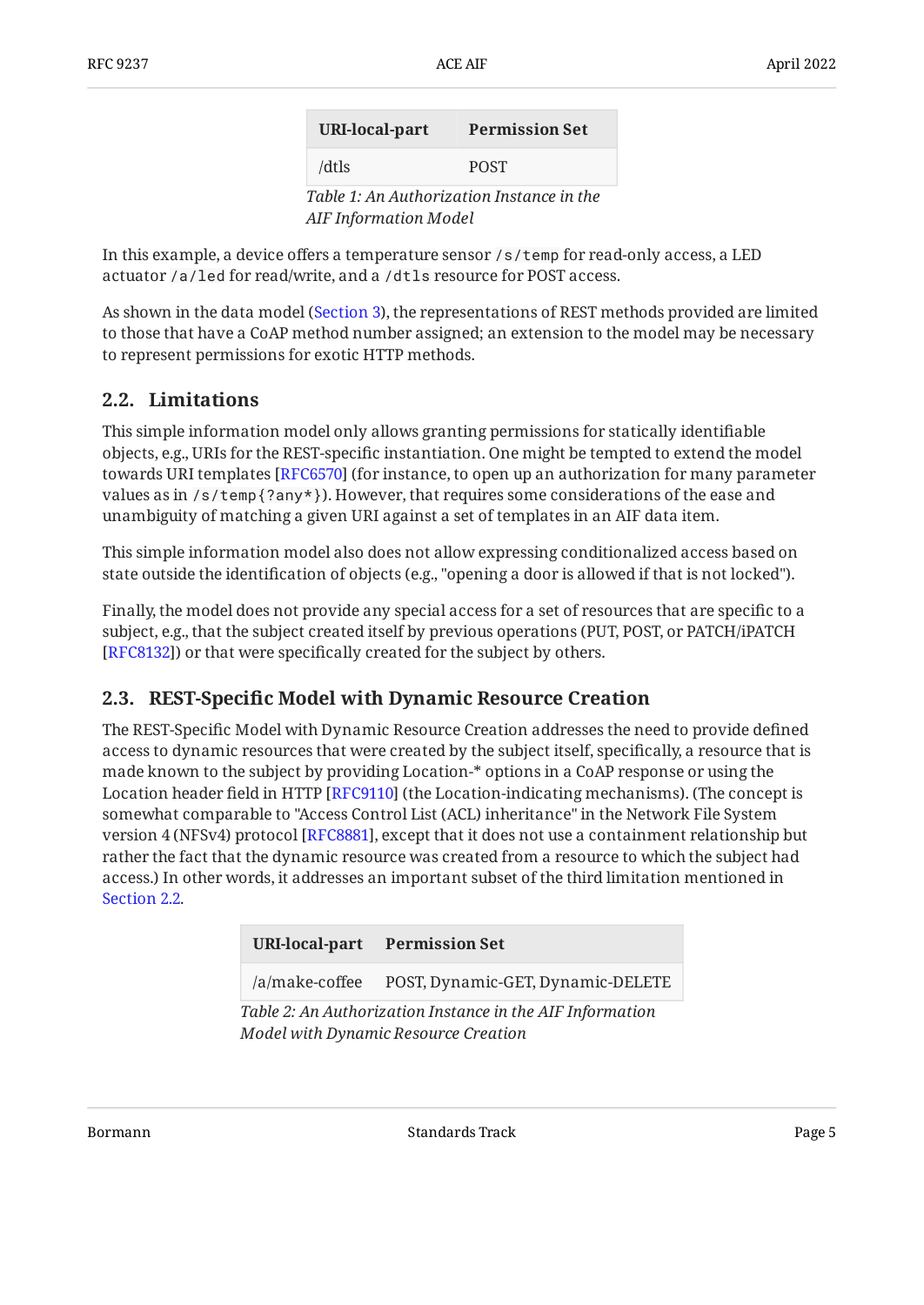For a method X, the presence of a Dynamic-X permission means that the subject holds permission to exercise the method X on resources that have been returned in a 2.01 (201 Created) response by a Location-indicating mechanism to a request that the subject made to the resource listed. In the example shown in [Table 2,](#page-4-3) POST operations on /a/make-coffee might return the location of a resource dynamically created on the coffee machine that allows GET to find out about the status of, and DELETE to cancel, the coffee-making operation.

Since the use of the extension defined in this section can be detected by the mentioning of the Dynamic-X permissions, there is no need for another explicit switch between the basic and the model extended by dynamic resource creation; the extended model is always presumed once a Dynamic-X permission is present.

# <span id="page-5-0"></span>**[3. Data Model](#page-5-0)**

Different data model specializations can be defined for the generic information model given above.

In this section, we will give the data model for simple REST authorization as per Sections [2.1](#page-3-0) and [2.3.](#page-4-1) As discussed, in this case the object identifier is specialized as a text string giving a relative URI (URI-local-part as the absolute path on the server serving as the enforcement point). The permission set is specialized to a single number REST-method-set by the following steps:

- $\bullet$  The entries in the table that specify the same URI-local-part are merged into a single entry that specifies the union of the permission sets.
- The (non-dynamic) methods in the permission sets are converted into their CoAP method numbers, minus 1.
- Dynamic-X permissions are converted into what the number would have been for X, plus a Dynamic-Offset chosen as 32 (e.g., 35 is the number for Dynamic-DELETE as the number for DELETE is 3).
- The set of numbers is converted into a single number REST-method-set by taking two to the power of each (decremented) method number and computing the inclusive OR of the binary representations of all the power values.

This data model could be interchanged in the JSON [RFC8259] representation given in [Figure 3.](#page-5-1)

<span id="page-5-1"></span>[["/s/temp",1],["/a/led",5],["/dtls",2]]

*[Figure 3: An Authorization Instance Encoded in JSON \(40 Bytes\)](#page-5-1)* 

<span id="page-5-2"></span>In [Figure 4,](#page-6-0) a straightforward specification of the data model (including both the methods from  $[{\rm RFC}7252]$  and the new ones from  $[{\rm RFC}8132]$ , identified by the method code minus 1) is shown in CDDL [[RFC8610\]](#page-11-4) [\[RFC9165](#page-11-5)]: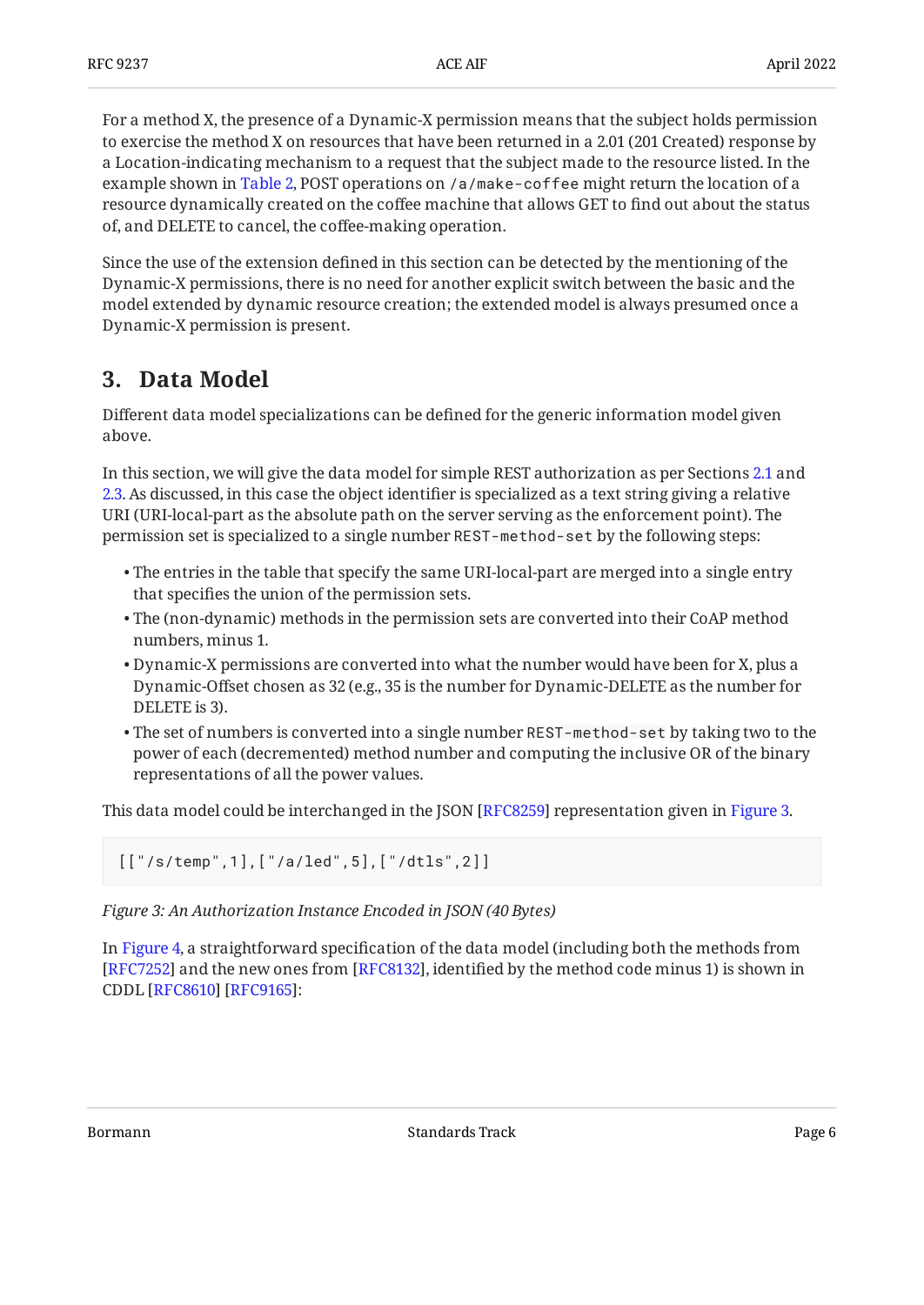```
AIF-REST = AIF-Generic<local-path, REST-method-set>
local-path = tstr ; URI relative to enforcement point
REST-method-set = uint .bits methods
methods = & ( GET: 0
   POST: 1
   PUT: 2
   DELETE: 3
   FETCH: 4
   PATCH: 5
   iPATCH: 6
   Dynamic-GET: 32; 0 .plus Dynamic-Offset
 Dynamic-POST: 33; 1 .plus Dynamic-Offset
 Dynamic-PUT: 34; 2 .plus Dynamic-Offset
 Dynamic-DELETE: 35; 3 .plus Dynamic-Offset
 Dynamic-FETCH: 36; 4 .plus Dynamic-Offset
 Dynamic-PATCH: 37; 5 .plus Dynamic-Offset
 Dynamic-iPATCH: 38; 6 .plus Dynamic-Offset
)
```
*[Figure 4:](#page-6-0) [AIF in CDDL](#page-5-2)* 

For the information shown in [Table 1](#page-3-3) and [Figure 3,](#page-5-1) a representation in Concise Binary Object Representation (CBOR) [RFC8949] is given in [Figure 5;](#page-6-1) again, several optimizations and improvements are possible.

<span id="page-6-1"></span>

| 83 | 82 |    |                |   | # $array(3)$<br># $array(2)$           |
|----|----|----|----------------|---|----------------------------------------|
|    |    | 67 |                |   | # $text(7)$                            |
|    |    |    | 2f732f74656d70 |   | # "/s/temp"                            |
|    | 82 | 01 |                |   | # unsigned $(1)$<br># $array(2)$       |
|    |    | 66 |                |   | # $text(6)$                            |
|    |    |    | 2f612f6c6564   |   | # "/a/led"                             |
|    |    | 05 |                |   | # unsigned $(5)$                       |
|    | 82 | 65 | 2f64746c73     | # | # $array(2)$<br># $text(5)$<br>"/dtls" |
|    |    | 02 |                | # | unsigned(2)                            |

*[Figure 5: An Authorization Instance Encoded in CBOR \(28 Bytes\)](#page-6-1)* 

Note that choosing 32 as Dynamic-Offset means that all future CoAP methods that are registered can be represented both as themselves and in the Dynamic-X variant, but only the dynamic forms of methods 1 to 21 are typically usable in a JSON form [RFC7493].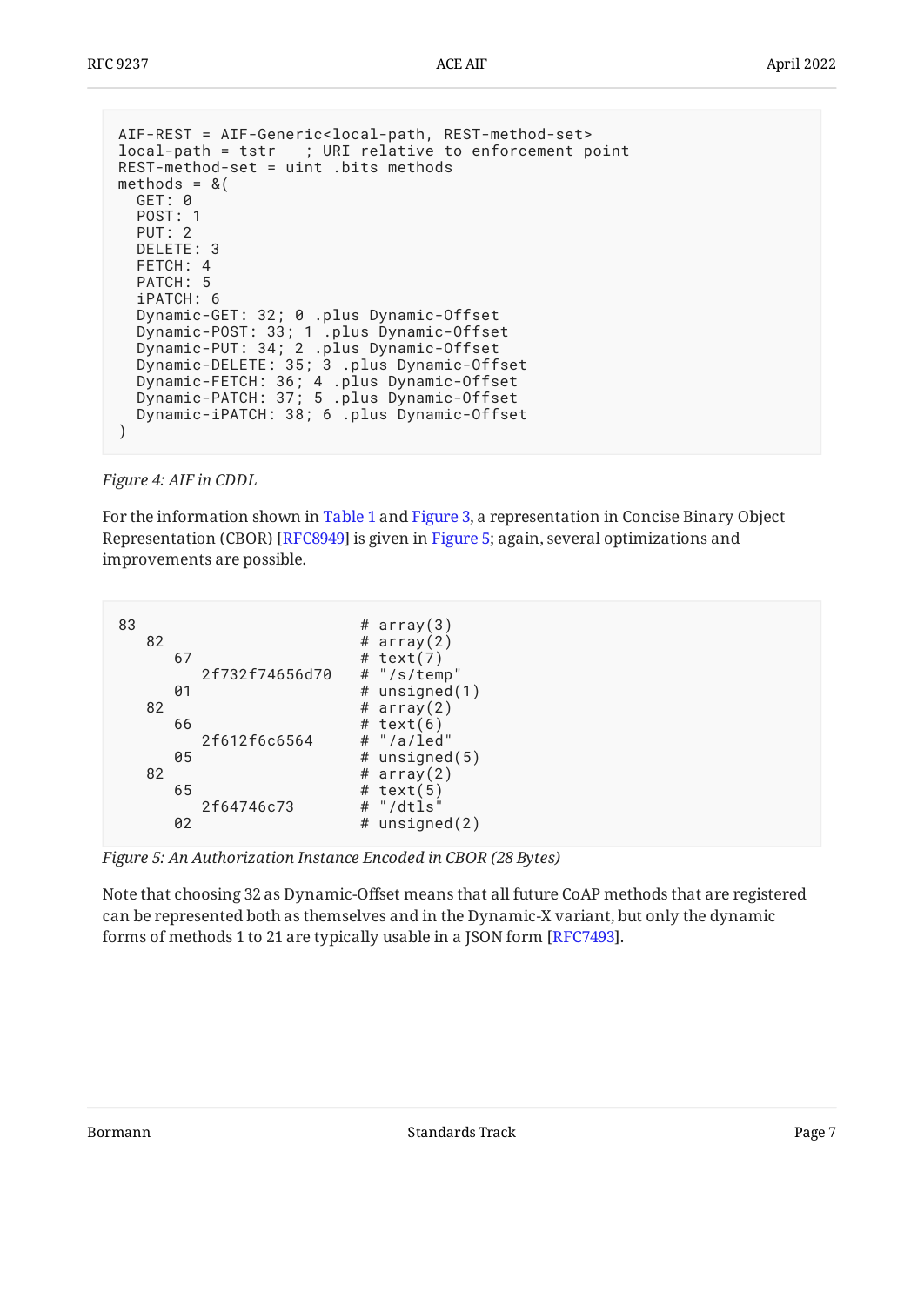# <span id="page-7-0"></span>**[4. Media Types](#page-7-0)**

This specification defines media types for the generic information model, expressed in JSON (application/aif+json) or in CBOR (application/aif+cbor). These media types have parameters for specifying Toid and Tperm; default values are the values "URI-local-part" for Toid and "REST-method-set" for Tperm, as per [Section 3](#page-5-0) of the present specification.

A specification that wants to use generic AIF with different Toid and/or Tperm is expected to request these as media type parameters ([Section 5.2](#page-9-0)) and register a corresponding Content-Format ([Section 5.3](#page-10-0)).

# <span id="page-7-2"></span><span id="page-7-1"></span>**[5. IANA Considerations](#page-7-1)**

#### **[5.1. Media Types](#page-7-2)**

IANA has added the following media types to the "Media Types" registry. The registration entries are in the following subsections.

<span id="page-7-4"></span>

| <b>Name</b> | <b>Template</b>      | Reference                  |
|-------------|----------------------|----------------------------|
| aif+cbor    | application/aif+cbor | <b>RFC 9237, Section 4</b> |
| aif+json    | application/aif+json | RFC 9237, Section 4        |
| m 11 o 17   |                      |                            |

<span id="page-7-3"></span>*[Table 3: New Media Types](#page-7-4)* 

#### **[5.1.1. application/aif+cbor](#page-7-3)**

Type name: application

Subtype name: aif+cbor

Required parameters: N/A

Optional parameters:

Toid:

the identifier for the object for which permissions are supplied. A value from the "Sub-Parameter Registry for application/aif+cbor and application/aif+json" subregistry for Toid. Default value: "URI-local-part" (RFC 9237).

Tperm:

the data type of a permission set for the object identified via a Toid. A value from the "Sub-Parameter Registry for application/aif+cbor and application/aif+json" subregistry for Tperm. Default value: "REST-method-set" (RFC 9237).

```
Encoding considerations:
binary (CBOR)
```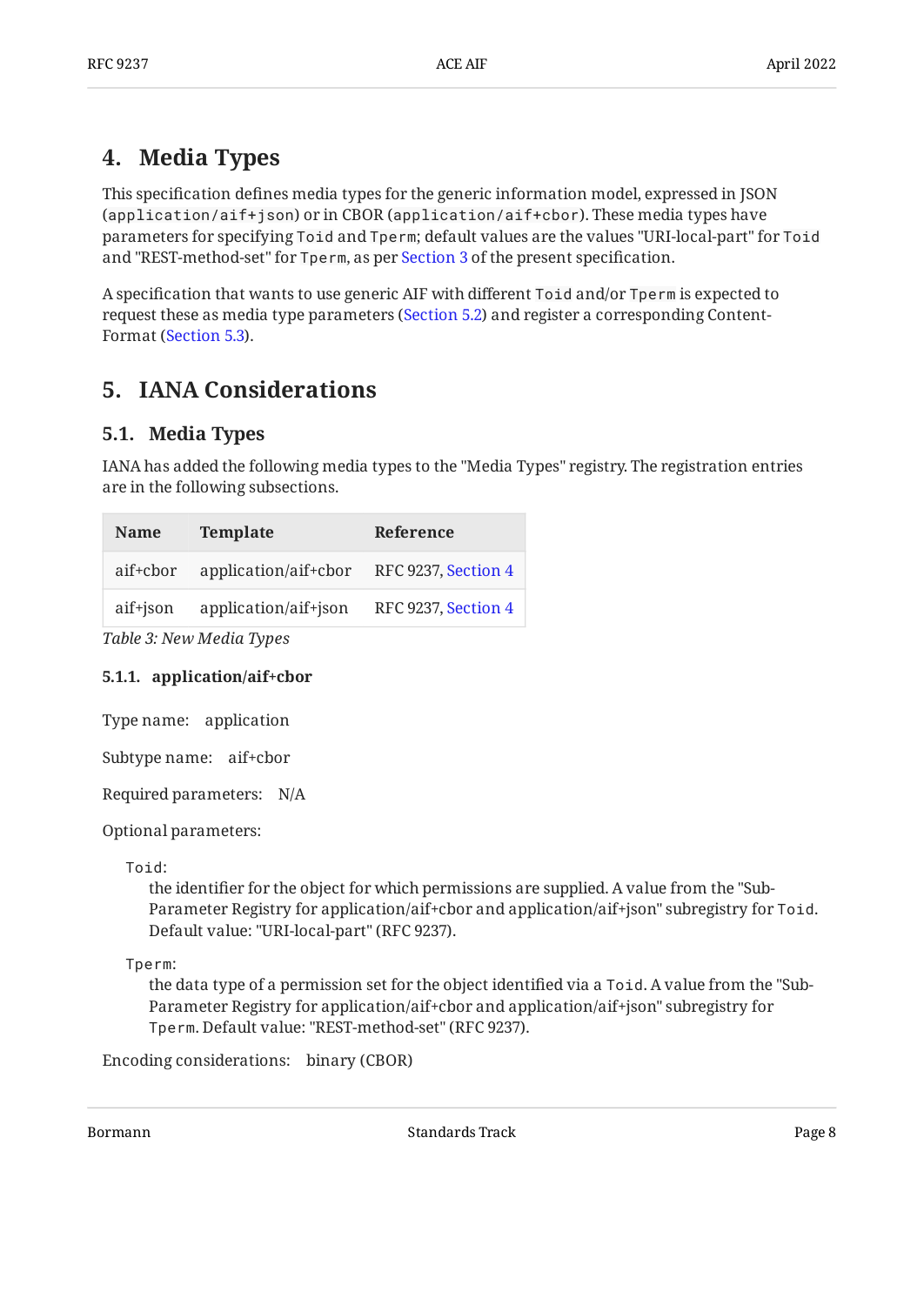Security considerations: [Section 6](#page-10-1) of RFC 9237

Interoperability considerations: N/A

Published specification: [Section 4](#page-7-0) of RFC 9237

Applications that use this media type: Applications that need to convey structured authorization data for identified resources, conveying sets of permissions.

Fragment identifier considerations: The syntax and semantics of fragment identifiers is as specified for "application/cbor". (At publication of RFC 9237, there is no fragment identification syntax defined for "application/cbor".)

Person & email address to contact for further information: ACE WG mailing list (ace@ietf.org) or IETF Applications and Real-Time Area (art@ietf.org)

Intended usage: COMMON

Restrictions on usage: N/A

Author/Change controller: IETF

<span id="page-8-0"></span>Provisional registration: no

#### **[5.1.2. application/aif+json](#page-8-0)**

Type name: application

Subtype name: aif+json

Required parameters: N/A

Optional parameters:

Toid:

the identifier for the object for which permissions are supplied. A value from the mediatype parameter subregistry for Toid. Default value: "URI-local-part" (RFC 9237).

Tperm:

the data type of a permission set for the object identified via a Toid. A value from the media-type parameter subregistry for Tperm. Default value: "REST-method-set" (RFC 9237).

Encoding considerations: binary (JSON is UTF-8-encoded text)

Security considerations: [Section 6](#page-10-1) of RFC 9237

Interoperability considerations: N/A

Published specification: [Section 4](#page-7-0) of RFC 9237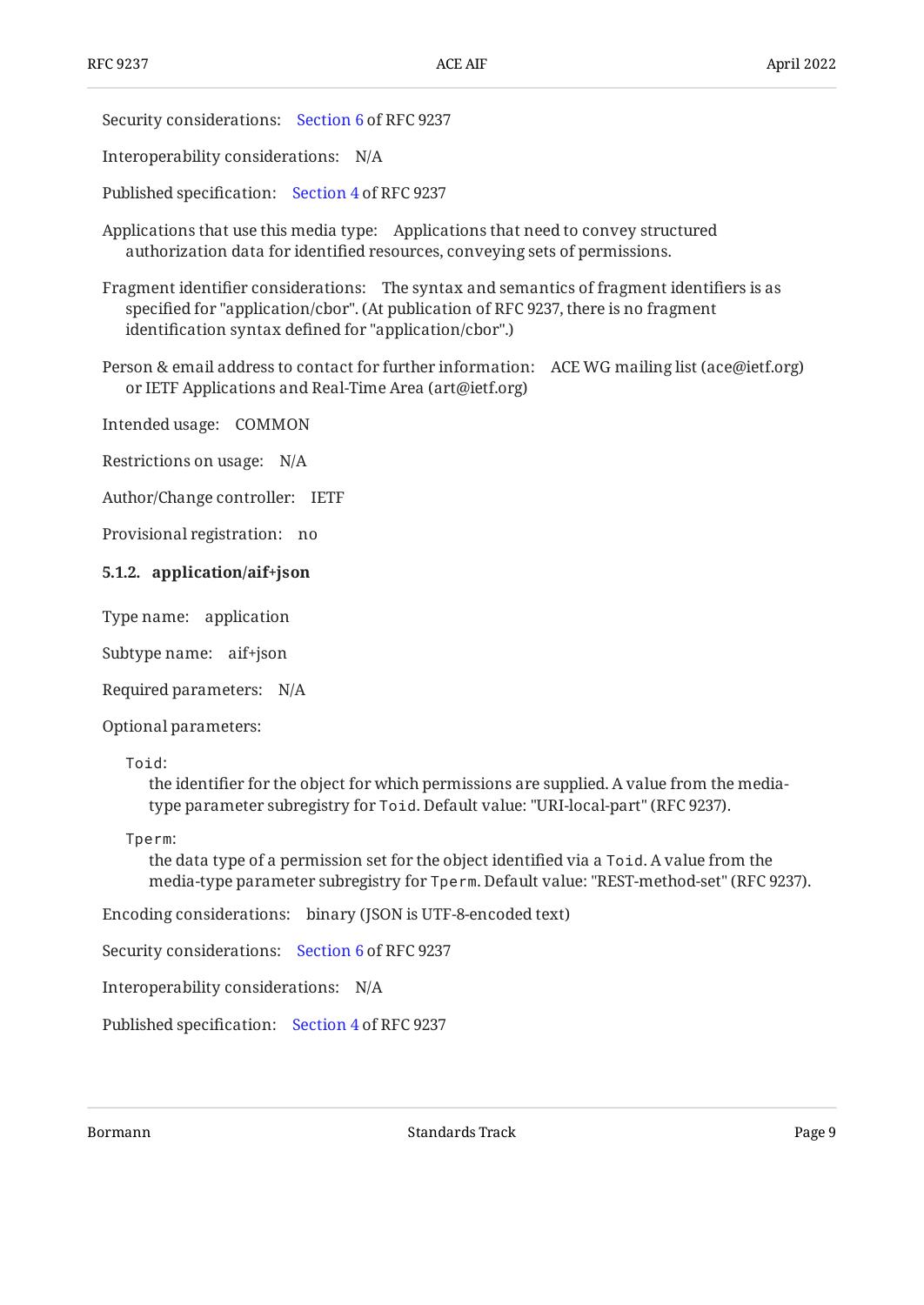Applications that use this media type: Applications that need to convey structured authorization data for identified resources, conveying sets of permissions.

- Fragment identifier considerations: The syntax and semantics of fragment identifiers is as specified for "application/json". (At publication of RFC 9237, there is no fragment identification syntax defined for "application/json".)
- Person & email address to contact for further information: ACE WG mailing list (ace@ietf.org) or IETF Applications and Real-Time Area (art@ietf.org)

Intended usage: COMMON

Restrictions on usage: N/A

Author/Change controller: IETF

<span id="page-9-0"></span>Provisional registration: no

#### **[5.2. Registries](#page-9-0)**

For the media types application/aif+cbor and application/aif+json, IANA has created a subregistry within [[IANA.media-type-sub-parameters\]](#page-12-9) for the media-type parameters To<code>id</code> and Tperm, populated with the following:

<span id="page-9-1"></span>

| <b>Parameter</b> | name            | Description/Specification       | Reference |
|------------------|-----------------|---------------------------------|-----------|
| Toid             | URI-local-part  | local-part of URI               | RFC 9237  |
| Tperm            | REST-method-set | set of REST methods represented | RFC 9237  |
|                  |                 |                                 |           |

*[Table 4: New Media Type Parameters](#page-9-1)* 

The registration policy is Specification Required [RFC8126]. The designated expert will engage with the submitter to ascertain whether the requirements of this document are addressed:

- $\bullet$  The specifications for To<code>id</code> and <code>Tperm</code> need to realize the general ideas of unambiguous object identifiers and permission lists in the context where the AIF data item is intended to be used, and their structure needs to be usable with the intended media types (application/ aif+cbor and application/aif+json) as identified in the specification.
- $\bullet$  The parameter names need to conform to [Section 4.3](https://www.rfc-editor.org/rfc/rfc6838#section-4.3) of [\[RFC6838\]](#page-11-11), but preferably are in  $\,$ [[KebabCase\]](#page-12-10) so they can be easily translated into names used in popular programming language APIs.

The designated experts will develop further criteria and guidelines as needed.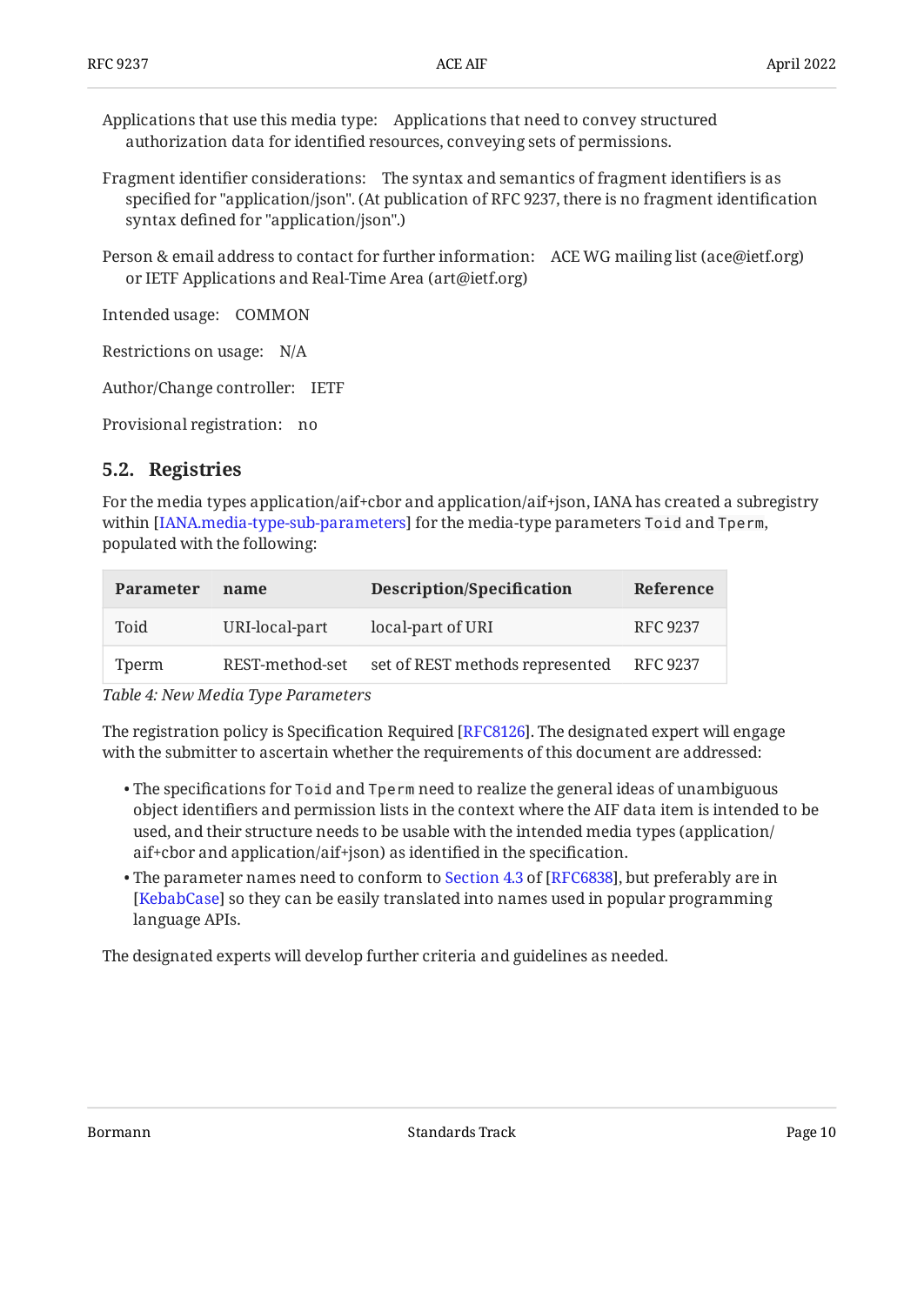#### <span id="page-10-0"></span>**[5.3. Content-Format](#page-10-0)**

IANA has registered Content-Format numbers in the "CoAP Content-Formats" subregistry, within the "Constrained RESTful Environments (CoRE) Parameters" registry [[IANA.core-parameters](#page-11-12)], as follows:

<span id="page-10-2"></span>

| Content-Type         | <b>Content Coding</b>    | - ID | Reference    |
|----------------------|--------------------------|------|--------------|
| application/aif+cbor |                          |      | 290 RFC 9237 |
| application/aif+json | $\overline{\phantom{a}}$ | 291  | RFC 9237     |

*[Table 5: New Content-Formats](#page-10-2)* 

Inthe registry as defined by Section 12.3 of [RFC7252] at the time of writing, the column "Content-Type" is called "Media type" and the column "Content Coding" is called "Encoding".

<span id="page-10-1"></span>Note that applications that register Toid and Tperm values are encouraged to also register Content-Formats for the relevant combinations.

### **[6. Security Considerations](#page-10-1)**

The security considerations of [\[RFC7252\]](#page-11-3) apply when AIF is used with CoAP, and, if complex formatssuch as URIs are used for Toid or Tperm, specifically Section 11.1 of [RFC7252]. Some wider issues are discussed in [RFC8576].

When applying these formats, the referencing specification needs to be careful to ensure that:

- $\bullet$  the cryptographic armor employed around this format fulfills the referencing specification's security objectives and that the armor or some additional information included in it with the AIF data item (1) unambiguously identifies the subject to which the authorizations shall apply and (2) provides any context information needed to derive the identity of the object to which authorization is being granted from the object identifiers (such as, for the data models defined in the present specification, the scheme and authority information that is used to construct the full URI), and
- $\bullet$  the types used for Toid and Tperm provide the appropriate granularity and precision so that application requirements on the precision of the authorization information are fulfilled and that all parties have the same understanding of each Toid/Tperm pair in terms of specified objects (resources) and operations on those.

For the data formats, the security considerations of [RFC8259] and [RFC8949] apply.

A plain implementation of AIF might implement just the basic REST model as per [Section 2.1.](#page-3-0) If it receives authorizations that include permissions that use the REST-Specific Model with Dynamic Resource Creation ([Section 2.3](#page-4-1)), it needs to either reject the AIF data item entirely or act only on the permissions that it does understand. In other words, the semantics underlying an allow-list as discussed above need to hold here as well.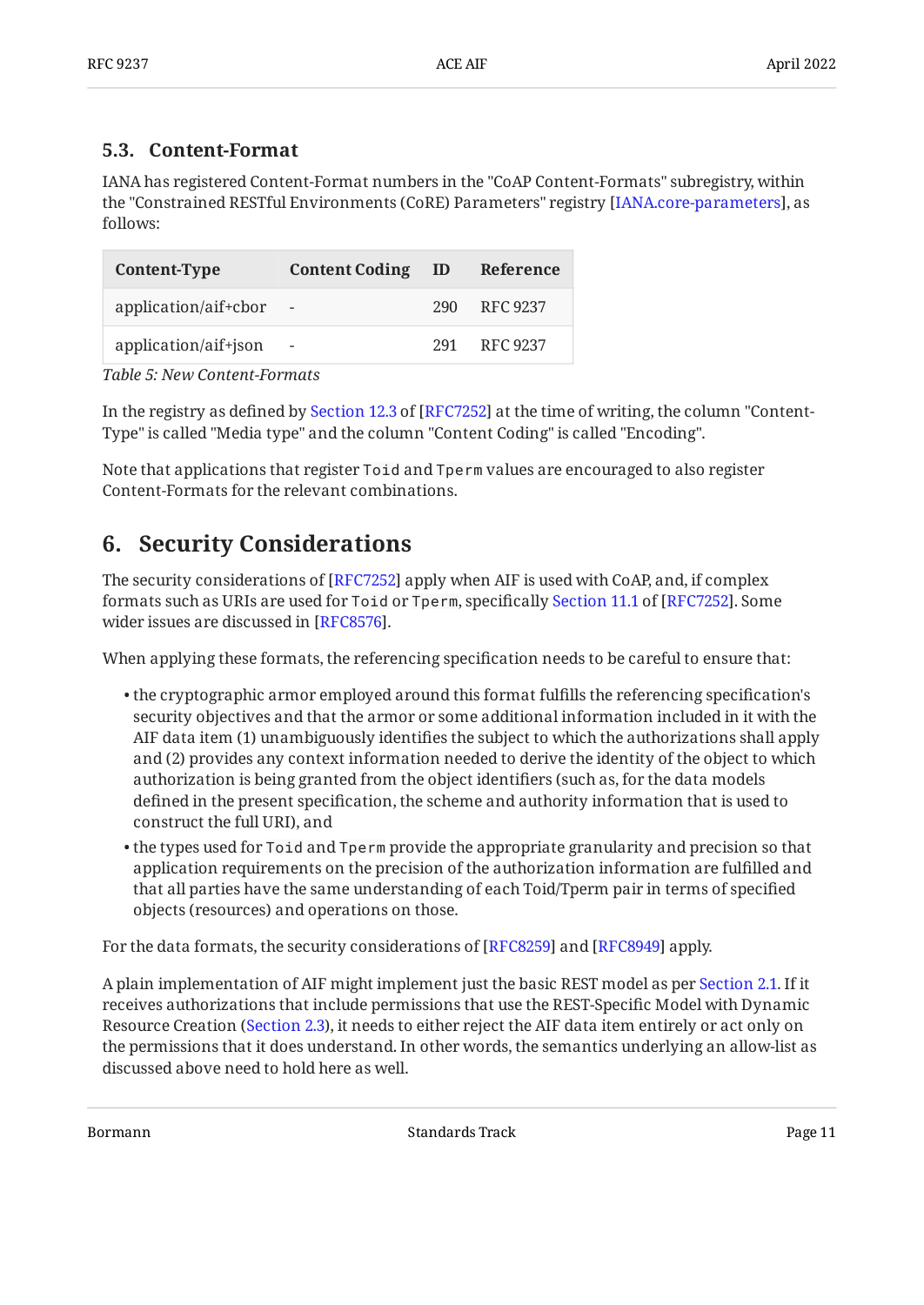An implementation of the REST-Specific Model with Dynamic Resource Creation ([Section 2.3](#page-4-1)) needs to carefully keep track of the dynamically created objects and the subjects to which the Dynamic-X permissions apply -- both on the server side to enforce the permissions and on the client side to know which permissions are available.

### <span id="page-11-1"></span><span id="page-11-0"></span>**[7. References](#page-11-0)**

#### **[7.1. Normative References](#page-11-1)**

- <span id="page-11-6"></span>**[RFC2119]** Bradner, S., "Key words for use in RFCs to Indicate Requirement Levels", BCP 14, RFC 2119, DOI 10.17487/RFC2119, March 1997, [<https://www.rfc-editor.org/info/](https://www.rfc-editor.org/info/rfc2119) . [rfc2119](https://www.rfc-editor.org/info/rfc2119)>
- <span id="page-11-8"></span>**[RFC3986]** Berners-Lee, T., Fielding, R., and L. Masinter, "Uniform Resource Identifier (URI): Generic Syntax", STD 66, RFC 3986, DOI 10.17487/RFC3986, January 2005, [<https://](https://www.rfc-editor.org/info/rfc3986) . [www.rfc-editor.org/info/rfc3986>](https://www.rfc-editor.org/info/rfc3986)
- <span id="page-11-11"></span>**[RFC6838]** Freed, N., Klensin, J., and T. Hansen, "Media Type Specifications and Registration Procedures", BCP 13, RFC 6838, DOI 10.17487/RFC6838, January 2013, [<https://](https://www.rfc-editor.org/info/rfc6838) . [www.rfc-editor.org/info/rfc6838>](https://www.rfc-editor.org/info/rfc6838)
- <span id="page-11-3"></span>**[RFC7252]** Shelby, Z., Hartke, K., and C. Bormann, "The Constrained Application Protocol (CoAP)", RFC 7252, DOI 10.17487/RFC7252, June 2014, [<https://www.rfc-editor.org/](https://www.rfc-editor.org/info/rfc7252) . [info/rfc7252>](https://www.rfc-editor.org/info/rfc7252)
- <span id="page-11-10"></span>**[RFC8126]** Cotton, M., Leiba, B., and T. Narten, "Guidelines for Writing an IANA Considerations Section in RFCs", BCP 26, RFC 8126, DOI 10.17487/RFC8126, June 2017, <https://www.rfc-editor.org/info/rfc8126>.
- <span id="page-11-7"></span>**[RFC8174]** Leiba, B., "Ambiguity of Uppercase vs Lowercase in RFC 2119 Key Words", BCP 14, RFC 8174, DOI 10.17487/RFC8174, May 2017, <[https://www.rfc-editor.org/info/](https://www.rfc-editor.org/info/rfc8174) . [rfc8174](https://www.rfc-editor.org/info/rfc8174)>
- <span id="page-11-4"></span>**[RFC8610]** Birkholz, H., Vigano, C., and C. Bormann, "Concise Data Definition Language Representation (CBOR) and JSON Data Structures", RFC 8610, DOI 10.17487/ RFC8610, June 2019, <https://www.rfc-editor.org/info/rfc8610>. (CDDL): A Notational Convention to Express Concise Binary Object
- <span id="page-11-9"></span>**[RFC9110]** Fielding, R., Ed., Nottingham, M., Ed., and J. Reschke, Ed., "HTTP Semantics", RFC 9110, DOI 10.17487/RFC9110, April 2022, <https://www.rfc-editor.org/info/rfc9110>.
- <span id="page-11-5"></span>**[RFC9165]** , Bormann, C. "Additional Control Operators for the Concise Data Definition Language (CDDL)", RFC 9165, DOI 10.17487/RFC9165, December 2021, [<https://](https://www.rfc-editor.org/info/rfc9165) . [www.rfc-editor.org/info/rfc9165>](https://www.rfc-editor.org/info/rfc9165)

#### <span id="page-11-2"></span>**[7.2. Informative References](#page-11-2)**

<span id="page-11-12"></span>**[IANA.core-parameters]**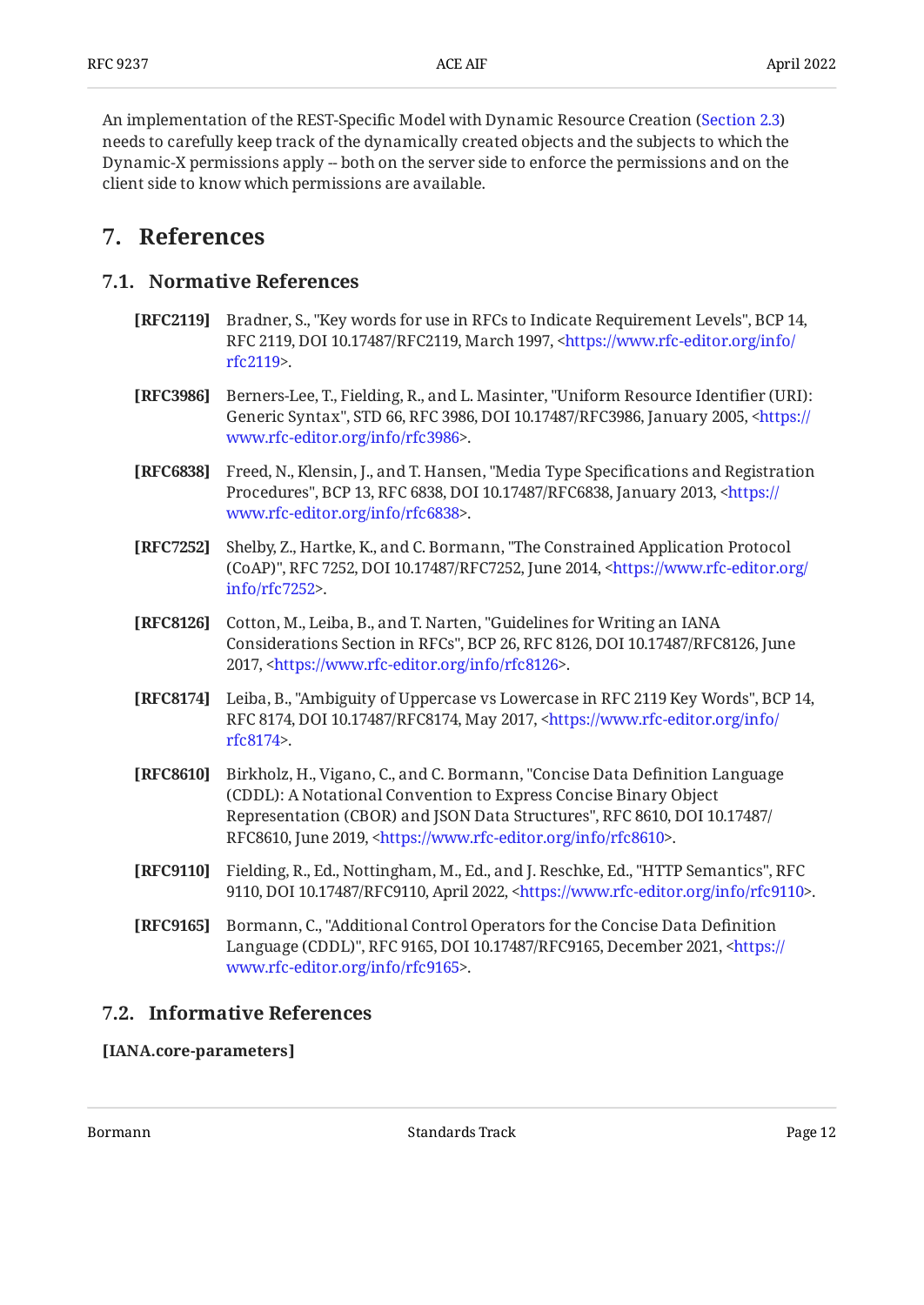IANA, "Constrained RESTful Environments (CoRE) Parameters", [<https://](https://www.iana.org/assignments/core-parameters) . [www.iana.org/assignments/core-parameters](https://www.iana.org/assignments/core-parameters)>

- <span id="page-12-9"></span>**[IANA.media-type-sub-parameters]** IANA, "MIME Media Type Sub-Parameter Registries", . [<https://www.iana.org/assignments/media-type-sub-parameters>](https://www.iana.org/assignments/media-type-sub-parameters)
- <span id="page-12-11"></span><span id="page-12-10"></span><span id="page-12-8"></span><span id="page-12-7"></span><span id="page-12-6"></span><span id="page-12-5"></span><span id="page-12-4"></span><span id="page-12-3"></span><span id="page-12-2"></span><span id="page-12-1"></span><span id="page-12-0"></span>**[KebabCase]** "Kebab Case", 29 August 2014, <http://wiki.c2.com/?KebabCase>.
	- **[RFC4949]** Shirey, R., "Internet Security Glossary, Version 2", FYI 36, RFC 4949, DOI 10.17487/ RFC4949, August 2007, <https://www.rfc-editor.org/info/rfc4949>.
	- **[RFC6570]** Gregorio, J., Fielding, R., Hadley, M., Nottingham, M., and D. Orchard, "URI Template", RFC 6570, DOI 10.17487/RFC6570, March 2012, [<https://www.rfc-](https://www.rfc-editor.org/info/rfc6570). [editor.org/info/rfc6570](https://www.rfc-editor.org/info/rfc6570)>
	- **[RFC7228]** Bormann, C., Ersue, M., and A. Keranen, "Terminology for Constrained-Node Networks", RFC 7228, DOI 10.17487/RFC7228, May 2014, <[https://www.rfc-](https://www.rfc-editor.org/info/rfc7228). [editor.org/info/rfc7228](https://www.rfc-editor.org/info/rfc7228)>
	- **[RFC7493]** Bray, T., Ed., "The I-JSON Message Format", RFC 7493, DOI 10.17487/RFC7493, March 2015, <https://www.rfc-editor.org/info/rfc7493>.
	- **[RFC8132]** van der Stok, P., Bormann, C., and A. Sehgal, "PATCH and FETCH Methods for the Constrained Application Protocol (CoAP)", RFC 8132, DOI 10.17487/RFC8132, April 2017, <https://www.rfc-editor.org/info/rfc8132>.
	- **[RFC8259]** Bray, T., Ed., "The JavaScript Object Notation (JSON) Data Interchange Format", STD 90, RFC 8259, DOI 10.17487/RFC8259, December 2017, [<https://www.rfc-](https://www.rfc-editor.org/info/rfc8259). [editor.org/info/rfc8259](https://www.rfc-editor.org/info/rfc8259)>
	- **[RFC8576]** Garcia-Morchon, O., Kumar, S., and M. Sethi, "Internet of Things (IoT) Security: State of the Art and Challenges", RFC 8576, DOI 10.17487/RFC8576, April 2019, . [<https://www.rfc-editor.org/info/rfc8576](https://www.rfc-editor.org/info/rfc8576)>
	- **[RFC8881]** Noveck, D., Ed. and C. Lever, "Network File System (NFS) Version 4 Minor Version 1 Protocol", RFC 8881, DOI 10.17487/RFC8881, August 2020, [<https://www.rfc-](https://www.rfc-editor.org/info/rfc8881). [editor.org/info/rfc8881](https://www.rfc-editor.org/info/rfc8881)>
	- **[RFC8949]** Bormann, C. and P. Hoffman, "Concise Binary Object Representation (CBOR)", STD 94, RFC 8949, DOI 10.17487/RFC8949, December 2020, [<https://www.rfc-](https://www.rfc-editor.org/info/rfc8949). [editor.org/info/rfc8949](https://www.rfc-editor.org/info/rfc8949)>
	- **[RFC9200]** Seitz, L., Selander, G., Wahlstroem, E., Erdtman, S., and H. Tschofenig, OAuth 2.0 Framework (ACE-OAuth)", RFC 9200, DOI 10.17487/RFC9200, April 2022, . [<https://www.rfc-editor.org/info/rfc9200](https://www.rfc-editor.org/info/rfc9200)> "Authentication and Authorization for Constrained Environments Using the